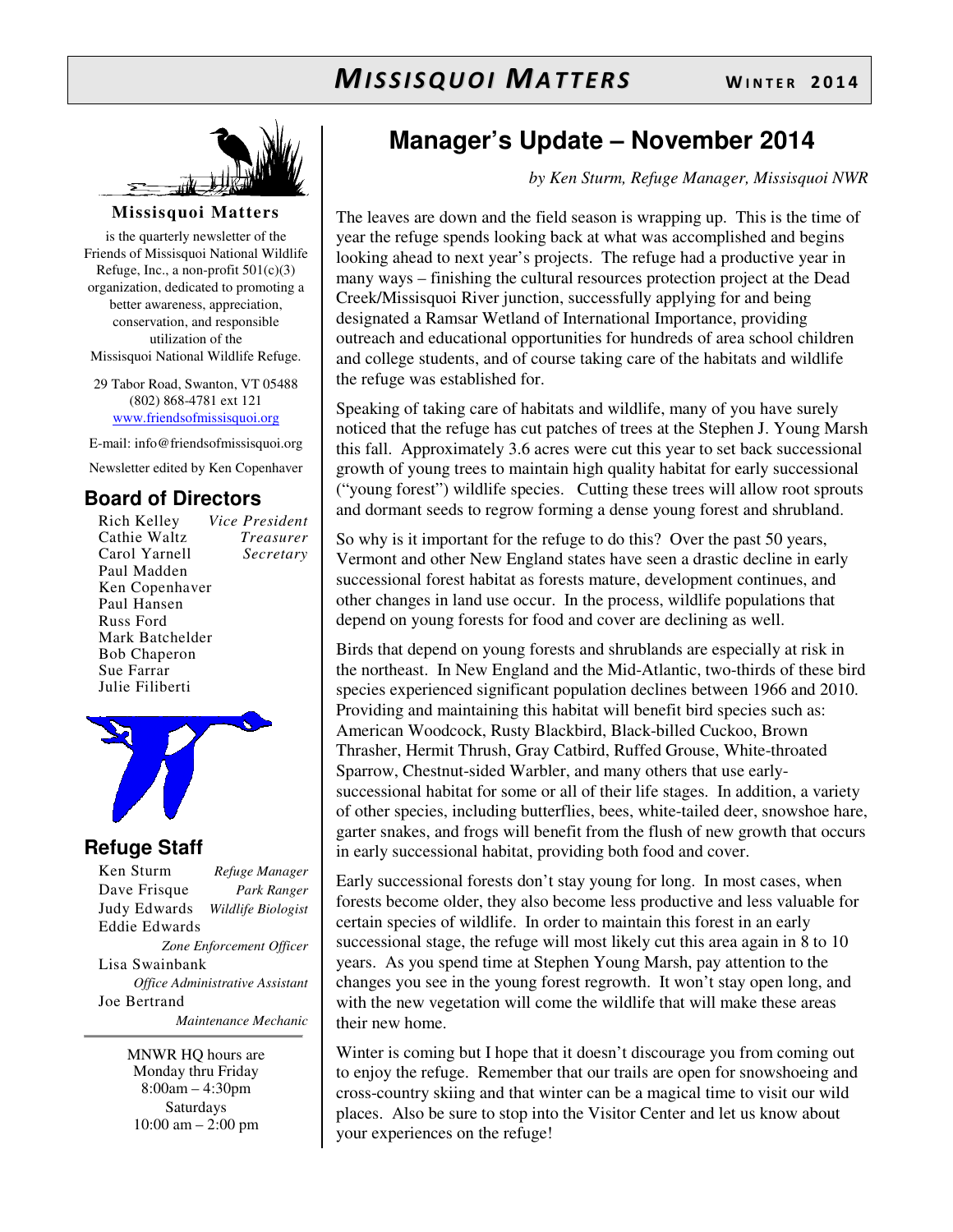# **A Feast Worth Quacking About**

*by Judy Sefchick Edwards, Wildlife Biologist, Missisquoi NWR* 

What's all the quacking about at Missisquoi National Wildlife Refuge? In refuge wetlands, there's been a feast of magnificent proportions (and

portions!) going on since August. It could certainly rival the best Thanksgiving dinner, but don't expect turkey, mashed potatoes, or cranberries on this menu. Instead, this extraordinary, long-lasting meal is made up of one main dish: the seeds of *wild rice*, served wet and cold, just the way migratory waterfowl like it!

What is wild rice? It's not rice at all. Instead, it's an annual aquatic grass, adapted to northern latitudes, that benefits a variety of wildlife because of the food, cover, and structure it adds to

wetlands and rivers. Prized for its nutritious seeds that are awesome, energy-rich duck food, you may recognize its mature plants in July or August. That's when wild rice has dense, upright stalks (sometimes towering up to 10 feet) with flowering heads at the tips. But there's a lot more than meets the eye with this plant!

Fragile, submerged seedlings of wild rice start growing in May. Anchored by only a tiny hair root, they need constant water levels so they won't uproot; and clear water, so sunlight can reach them and help them grow. In June, the ribbon-like leaves of wild rice float on the water at 90 degree angles to the stalk. This is when wild rice is at its most vulnerable: if water levels rise, the plant may uproot; if water levels fall, the stalks may collapse; and if high winds or waves occur, the whole stand of wild rice could be lost. With all the odds against it, it's amazing that wild rice can even survive, let alone thrive!

As the refuge biologist, I would love to take some credit for this Thanksgiving smorgasbord…but I can't. There was only one cook in the kitchen preparing this meal, and her name, of course, is Mother Nature. After all, who else could provide exactly the right recipe and ingredients for this bumper crop of wild rice to occur?

Besides needing relatively shallow (1–3 feet) water, with a slight current, over mucky organic soils, some secret ingredients have to be added for the perfect

crop of wild rice to grow. Water levels are essential--they have to remain constant or slowly recede throughout the growing season (apparently, Lake Champlain doesn't always get the memo!). In addition, scientists have discovered that wild rice needs a certain amount of nitrogen, available from sediments, in order to flourish. The sentiment, "It's not easy being green," said by a fabulously famous frog, certainly holds true for wild rice as well!

How long will this seemingly neverending Thanksgiving buffet last? It's

hard to say. In a bumper crop year like this one, wild rice can produce as much as 500 pounds of seed per acre (that's a lot of delighted ducks!). But wild rice, like most plants, has a survival strategy: its seeds don't mature all at once. In fact, usually, only around 10% of a seed head matures at a time, with seeds at the top of the stem ripening first. Sediment type, water depth, and weather also influence the ripening process, ensuring that no matter how many hungry ducks there are, some seeds will be left in the soil to sprout in years to come.

After learning more about the wonders of this plant, can you see how a biologist, like me, could never pull off the perfect crop of wild rice without some help? Though migrating waterfowl are the main recipients of the gifts of wild rice, there are lots of other beneficiaries: aquatic insects and invertebrates live among the growing stalks, muskrats feed on the tender shoots, grebes use bent-over stems for nesting, blackbirds and sparrows readily gobble up seeds, white-tailed deer sometimes eat the whole plant, and black terns will use the decaying rice straw for next year's nesting material. This year, we need to give special thanks to Mother Nature for all she does…especially for providing a Thanksgiving feast at Missisquoi worth quacking about for many years to come!

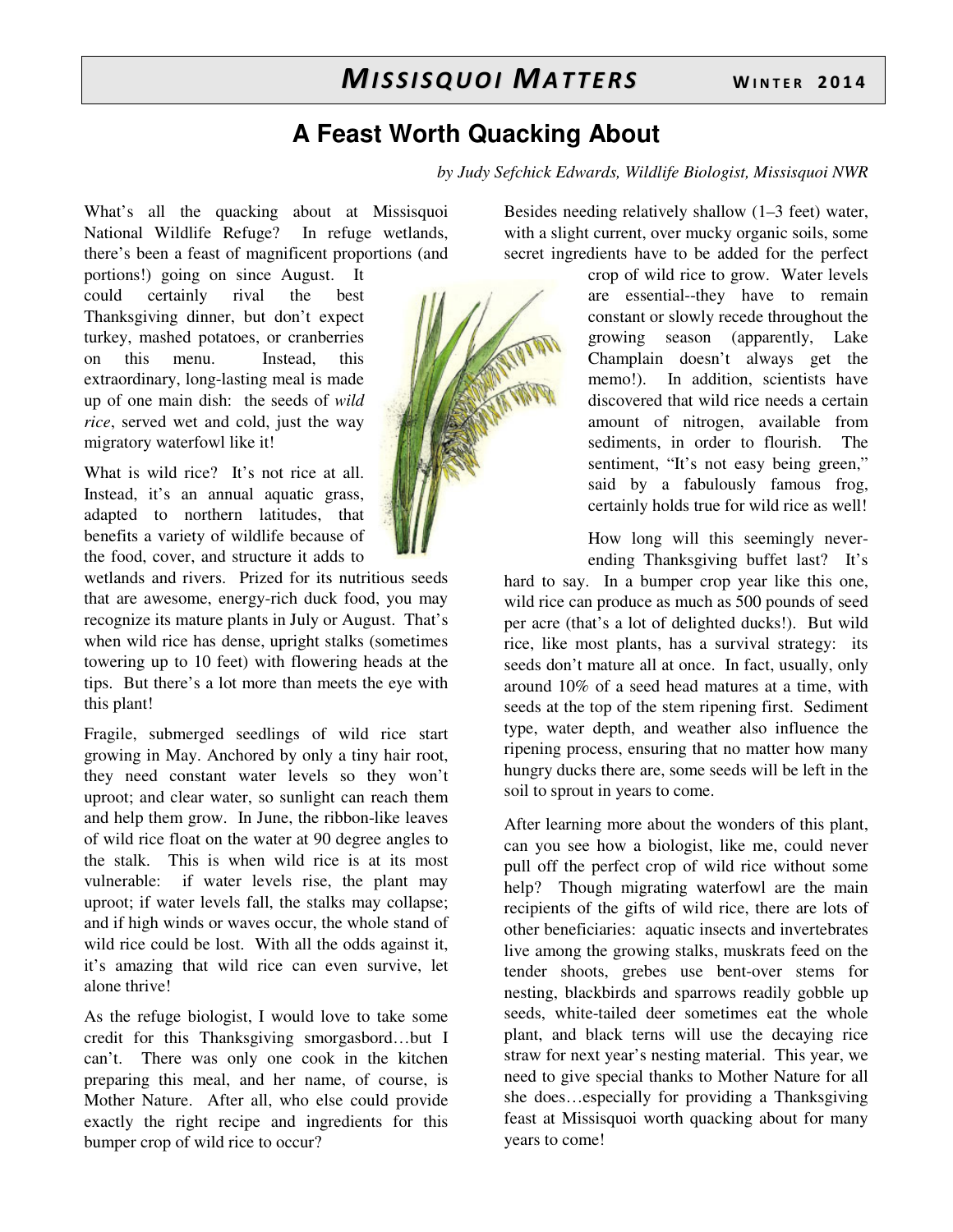# **Water Chestnut Update – Fall 2014**

*by Ken Sturm, Refuge Manager, Missisquoi NWR*

Thanks to the Friends of Missisquoi NWR we were able to get another grant this year to hire contractors to control the aquatic invasive water chestnut on the refuge. Water chestnut is a big concern on the refuge as it can out-compete our native wetland plants reducing biological diversity, eliminating valuable habitat, and reducing native forage plants for the thousands of ducks that rely on the refuge during fall migration. Special thanks goes out to Cathie Waltz and Rich Kelley who were instrumental in shepherding the grant along in the approval process and ensuring that our contractors were paid on a timely basis.

So what happened in 2014 and how does it compare to the previous year's work to control water chestnut? A total of 397 person hours were spent pulling 1,451 water chestnut rosettes. The contractors covered at least 776 acres surveying and pulling chestnut. Of this, 682 acres were on the Missisquoi National Wildlife Refuge and 94 acres in Missisquoi Bay (Rock River Bay and Dead Creek Delta).

The graph below shows the areas where water chestnut was found and pulled. It's apparent by this graph that the area of greatest concern for continued infestation is the Dead Creek Delta area, newly identified during field work in 2013 and off refuge property. The refuge is working with state and NGO partners to ensure that this site receives continued attention in the future.



Overall the work the refuge has been doing, supplemented by the Friends of Missisquoi NWR, is working to get a handle on our water chestnut problem. The next graph shows the number of water chestnut rosettes pulled each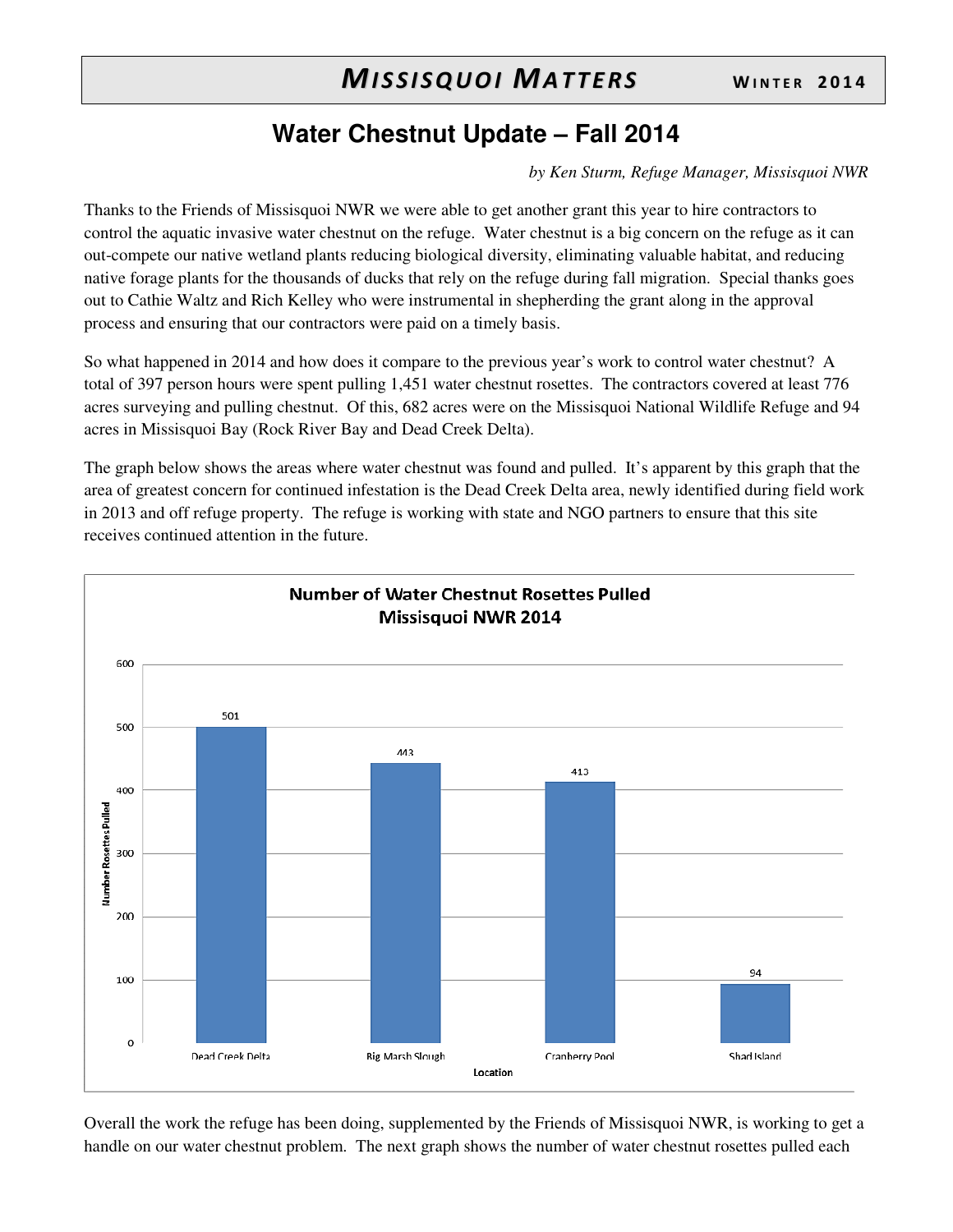year since 2007. It also shows the number of rosettes per hour pulled in each year, an indicator of the density of plants growing on the refuge. The good news is, thanks to the last two years of grant funded contract work, we have reduced chestnut infestation back to levels similar to 2009. The bad news is that water chestnut seeds remain viable for 8 to 10 years and we expect to have to continue this control effort annually to ensure we don't lose control of this damaging aquatic invasive species. Thanks again to the Friends of Missisquoi NWR for supporting these efforts; we could not do it without you!



## **FRIENDS OF MISSISQUOI NATIONAL WILDLIFE REFUGE**

## **Bi-monthly Board Meeting**

## **Wednesday, January 14, 2015 at 6:30 pm**

#### **At the Refuge Visitor Center**

Members are always welcome to attend.

Come and see what the board is planning and contribute your ideas.

**Next meeting: Wednesday, March 11, 2015 at 6:30 pm**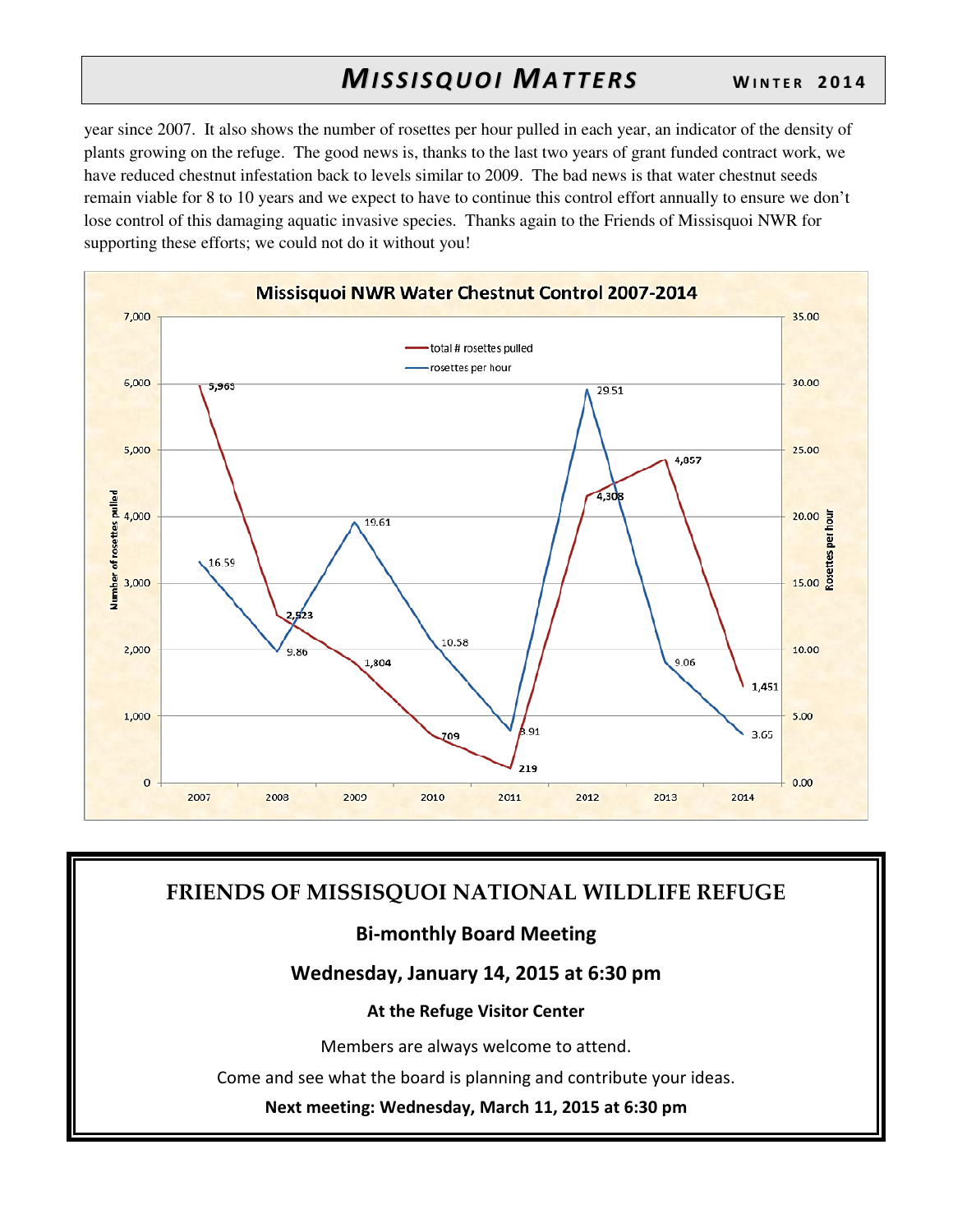# **Bird Monitoring Walk Statistics**

After 55 months of Bird Monitoring Walks, a total of 605 observers have recorded 134 species and 8561 individual birds. The following chart lists the species by the date each species was first observed.

| Date                   | Trail                    | <b>Species</b>                                     | Date                   | Trail              | <b>Species</b>                            |
|------------------------|--------------------------|----------------------------------------------------|------------------------|--------------------|-------------------------------------------|
| 3/20/2010              | <b>RR</b>                | American Crow                                      | 6/19/2010              | <b>RR</b>          | Swamp Sparrow                             |
| 3/20/2010              | <b>RR</b>                | American Goldfinch                                 | 6/19/2010              | <b>RR</b>          | Veery                                     |
| 3/20/2010              | <b>RR</b>                | American Robin                                     | 7/17/2010              | Maq                | Chipping Sparrow                          |
| 3/20/2010              | RR                       | American Tree Sparrow                              | 7/17/2010              | Mag                | <b>Great Crested Flycatcher</b>           |
| 3/20/2010              | RR                       | Black-capped Chickadee                             | 7/17/2010              | Mag                | Mourning Dove                             |
| 3/20/2010              | RR                       | Brown-headed Cowbird                               | 7/17/2010              | Mag                | Ruby-throated Hummingbird                 |
| 3/20/2010              | <b>RR</b>                | Blue Jay                                           | 7/17/2010              | Mag                | Scarlet Tanager                           |
| 3/20/2010              | RR                       | Canada Goose                                       | 7/17/2010              | Maq                | Yellow-throated Vireo                     |
| 3/20/2010              | <b>RR</b>                | Common Grackle                                     | 8/21/2010              | Jeep               | Eastern Wood-Pewee                        |
| 3/20/2010              | <b>RR</b>                | European Starling                                  | 8/21/2010              | Jeep               | Great Horned Owl                          |
| 3/20/2010              | <b>RR</b>                | Hairy Woodpecker                                   | 8/21/2010              | Jeep               | Red-eyed Vireo                            |
| 3/20/2010              | <b>RR</b>                | Killdeer                                           | 8/21/2010              | Jeep<br><b>SYM</b> | Spotted Sandpiper                         |
| 3/20/2010<br>3/20/2010 | RR<br>RR                 | Mallard<br>Northern Cardinal                       | 9/18/2010<br>9/18/2010 | <b>SYM</b>         | Blackburnian Warbler<br>Canada Warbler    |
| 3/20/2010              | RR                       | Pileated Woodpecker                                | 9/18/2010              | <b>SYM</b>         | Common Merganser                          |
| 3/20/2010              | <b>RR</b>                | Ring-billed Gull                                   | 9/18/2010              | <b>SYM</b>         | Wilson's Snipe                            |
| 3/20/2010              | RR                       | Red-tailed Hawk                                    | 10/16/2010             | <b>RR</b>          | Fox Sparrow                               |
| 3/20/2010              | <b>RR</b>                | Red-winged Blackbird                               | 10/16/2010             | <b>RR</b>          | Yellow-rumped Warbler                     |
| 3/20/2010              | <b>RR</b>                | Snow Goose                                         | 1/15/2011              | Maq                | Common Raven                              |
| 3/20/2010              | <b>RR</b>                | Song Sparrow                                       | 4/16/2011              | SYM                | Common Goldeneye                          |
| 3/20/2010              | <b>RR</b>                | White-breasted Nuthatch                            | 4/16/2011              | <b>SYM</b>         | Great Egret                               |
| 4/17/2010              | Maq                      | American Woodcock                                  | 4/16/2011              | SYM                | Pied-billed Grebe                         |
| 4/17/2010              | Mag                      | <b>Brown Creeper</b>                               | 5/21/2011              | <b>SYM</b>         | <b>Blackpoll Warbler</b>                  |
| 4/17/2010              | Mag                      | Dark-eyed Junco                                    | 5/21/2011              | <b>SYM</b>         | Common Gallinule                          |
| 4/17/2010              | Mag                      | Downy Woodpecker                                   | 5/21/2011              | <b>SYM</b>         | Marsh Wren                                |
| 4/17/2010              | Maq                      | Eastern Phoebe                                     | 5/21/2011              | <b>SYM</b>         | Nashville Warbler                         |
| 4/17/2010              | Mag                      | Great Blue Heron                                   | 5/21/2011              | SYM                | Tennessee Warbler                         |
| 4/17/2010              | Mag                      | Golden-crowned Kinglet                             | 5/21/2011              | <b>SYM</b>         | <b>Willow Flycatcher</b>                  |
| 4/17/2010              | Mag                      | Northern Flicker                                   | 6/18/2011              | SYM                | <b>Bald Eagle</b>                         |
| 4/17/2010              | Maq                      | Northern Harrier                                   | 6/18/2011              | <b>SYM</b>         | <b>Cliff Swallow</b>                      |
| 4/17/2010              | Mag                      | <b>Rusty Blackbird</b>                             | 6/18/2011              | <b>SYM</b>         | Green Heron                               |
| 4/17/2010              | Mag                      | Sharp-shinned Hawk                                 | 6/18/2011              | SYM                | House Sparrow                             |
| 4/17/2010              | Mag                      | Tree Swallow                                       | 7/16/2011              | Maq                | Double-crested Cormorant                  |
| 4/17/2010              | Mag                      | <b>Tufted Titmouse</b>                             | 8/20/2011              | Jeep               | Solitary Sandpiper                        |
| 4/17/2010              | Mag                      | Winter Wren                                        | 9/17/2011              | <b>SYM</b>         | American Bittern                          |
| 4/17/2010              | Mag                      | Wood Duck                                          | 9/17/2011              | SYM                | <b>Blue-headed Vireo</b>                  |
| 4/17/2010<br>4/17/2010 | Mag<br>Mag               | White-throated Sparrow<br>Yellow-bellied Sapsucker | 9/17/2011<br>9/17/2011 | SYM<br><b>SYM</b>  | Green-winged Teal<br>Virginia Rail        |
| 5/15/2010              | <b>SYM</b>               | American Redstart                                  | 10/15/2011             | <b>RR</b>          | Northern Shrike                           |
| 5/15/2010              | SYM                      | <b>Baltimore Oriole</b>                            | 4/21/2012              | Maq                | Hermit Thrush                             |
| 5/15/2010              | <b>SYM</b>               | Black-and-white Warbler                            | 4/21/2012              | Mag                | Pine Warbler                              |
| 5/15/2010              | <b>SYM</b>               | <b>Belted Kingfisher</b>                           | 4/21/2012              | Mag                | Ruby-crowned Kinglet                      |
| 5/15/2010              | <b>SYM</b>               | <b>Black Tern</b>                                  | 5/19/2012              | <b>SYM</b>         | <b>Black-throated Blue Warbler</b>        |
| 5/15/2010              | <b>SYM</b>               | <b>Bobolink</b>                                    | 5/19/2012              | <b>SYM</b>         | Caspian Tern                              |
| 5/15/2010              | <b>SYM</b>               | <b>Black-throated Green Warbler</b>                | 5/19/2012              | <b>SYM</b>         | Cooper's Hawk                             |
| 5/15/2010              | SYM                      | <b>Blue-winged Teal</b>                            | 5/19/2012              | <b>SYM</b>         | Northern Parula                           |
| 5/15/2010              | <b>SYM</b>               | Common Yellowthroat                                | 5/19/2012              | <b>SYM</b>         | Rock Pigeon                               |
| 5/15/2010              | <b>SYM</b>               | Eastern Kingbird                                   | 6/16/2012              | <b>RR</b>          | <b>Black-billed Cuckoo</b>                |
| 5/15/2010              | <b>SYM</b>               | House Wren                                         | 6/16/2012              | <b>RR</b>          | Common Tern                               |
| 5/15/2010              | SYM                      | Least Flycatcher                                   | 7/21/2012              | Mag                | Black-crowned Night-Heron                 |
| 5/15/2010              | SYM                      | Magnolia Warbler                                   | 7/21/2012              | Maq                | Broad-winged Hawk                         |
| 5/15/2010              | SYM                      | Osprey                                             | 7/21/2012              | Mag                | House Finch                               |
| 5/15/2010              | $S\overline{YM}$         | Ovenbird                                           | 7/21/2012              | Mag                | Purple Martin                             |
| 5/15/2010              | <b>SYM</b>               | Rose-breasted Grosbeak                             | 10/20/2012             | RR.                | Pine Siskin                               |
| 5/15/2010              | SYM                      | Red-breasted Nuthatch                              | 11/17/2012             | Mag                | Bohemian Waxwing                          |
| 5/15/2010              | <b>SYM</b><br><b>SYM</b> | <b>Ruffed Grouse</b>                               | 1/16/2013              | Mag                | <b>Barred Owl</b>                         |
| 5/15/2010              |                          | Turkey Vulture                                     | 3/16/2013              | <b>RR</b>          | <b>Common Redpoll</b><br>Hooded Merganser |
| 5/15/2010              | SYM                      | Warbling Vireo                                     | 4/20/2013              | Mag                |                                           |
| 5/15/2010<br>5/15/2010 | SYM<br>SYM               | White-crowned Sparrow<br>Yellow Warbler            | 4/20/2013<br>5/18/2013 | Mag<br>SYM         | Ring-necked Duck<br>Eastern Meadowlark    |
| 6/19/2010              | <b>RR</b>                | Alder Flycatcher                                   | 6/15/2013              | RR.                | Common Loon                               |
| 6/19/2010              | <b>RR</b>                | <b>Barn Swallow</b>                                | 8/17/2013              | Jeep               | Chimney Swift                             |
| 6/19/2010              | <b>RR</b>                | Cedar Waxwing                                      | 8/17/2013              | Jeep               | Lesser Yellowlegs                         |
| 6/19/2010              | <b>RR</b>                | Chestnut-sided Warbler                             | 8/17/2013              | Jeep               | Wilson's Warbler                          |
| 6/19/2010              | <b>RR</b>                | Gray Catbird                                       | 4/19/2014              | MAQ                | Brown Thrasher                            |
| 6/19/2010              | <b>RR</b>                | Northern Waterthrush                               | 5/17/2014              | SYM                | Wood Thrush                               |
| 6/19/2010              | RR                       | Savannah Sparrow                                   | 7/19/2014              | <b>MAQ</b>         | Indigo Bunting                            |

| Date                   | Trail             | <b>Species</b>                     |
|------------------------|-------------------|------------------------------------|
| 6/19/2010              | RR.               | Swamp Sparrow                      |
| 6/19/2010              | RR.               | Veery                              |
| 7/17/2010              | Mag               | Chipping Sparrow                   |
| 7/17/2010              | Maq               | <b>Great Crested Flycatcher</b>    |
| 7/17/2010              | Maq               | Mourning Dove                      |
| 7/17/2010              | Mag               | Ruby-throated Hummingbird          |
| 7/17/2010              | Mag               | Scarlet Tanager                    |
| 7/17/2010              | Mag               | Yellow-throated Vireo              |
| 8/21/2010              | Jeep              | Eastern Wood-Pewee                 |
| $8/21/\overline{2010}$ | Jeep              | Great Horned Owl                   |
| 8/21/2010              | Jeep              | Red-eyed Vireo                     |
| 8/21/2010              | <u>Jeep</u>       | Spotted Sandpiper                  |
| 9/18/2010              | SYM               | Blackburnian Warbler               |
| 9/18/2010              | <u>SYM</u>        | Canada Warbler                     |
| 9/18/2010              | SYM               | Common Merganser                   |
| 9/18/2010              | SYM               | <u>Wilson's Snipe</u>              |
| 10/16/2010             | RR.               | Fox Sparrow                        |
| 10/16/2010             | <b>RR</b>         | Yellow-rumped Warbler              |
| 1/15/2011              |                   | Common Raven                       |
|                        | Maq<br><b>SYM</b> | Common Goldeneye                   |
| 4/16/2011              |                   |                                    |
| 4/16/2011              | <b>SYM</b>        | <b>Great Egret</b>                 |
| 4/16/2011              | <b>SYM</b>        | Pied-billed Grebe                  |
| 5/21/2011              | <b>SYM</b>        | <b>Blackpoll Warbler</b>           |
| 5/21/2011              | SYM               | Common Gallinule                   |
| 5/21/2011              | <u>SYM</u>        | Marsh Wren                         |
| 5/21/2011              | <b>SYM</b>        | Nashville Warbler                  |
| 5/21/2011              | <b>SYM</b>        | Tennessee Warbler                  |
| 5/21/2011              | <u>SYM</u>        | Willow Flycatcher                  |
| 6/18/2011              | SYM               | Bald Eagle                         |
| 6/18/2011              | <b>SYM</b>        | Cliff Swallow                      |
| 6/18/2011              | <b>SYM</b>        | Green Heron                        |
| 6/18/2011              | SYM               | House Sparrow                      |
| 7/16/2011              | Mag               | Double-crested Cormorant           |
| 8/20/2011              | Jeep              | Solitary Sandpiper                 |
| 9/17/2011              | SYM               | American Bittern                   |
| $\frac{9}{17/2011}$    | <b>SYM</b>        | <b>Blue-headed Vireo</b>           |
| 9/17/2011              | <b>SYM</b>        | Green-winged Teal                  |
| 9/17/2011              | <b>SYM</b>        | <u>Virginia Rail-</u>              |
| 10/15/2011             | RR                | Northern Shrike                    |
| 4/21/2012              | Mag               | Hermit Thrush                      |
| 4/21/2012              | Mag               | Pine Warbler                       |
| 4/21/2012              | Mag               | Ruby-crowned Kinglet               |
| 5/19/2012              | SYM               | <b>Black-throated Blue Warbler</b> |
| 5/19/2012              | <b>SYM</b>        |                                    |
|                        |                   | <u>Caspian Tern</u>                |
| 5/19/2012              | <b>SYM</b>        | Cooper's Hawk                      |
| 5/19/2012              | <u>SYM</u>        | Northern Parula                    |
| 5/19/2012              | SYM               | Rock Pigeon                        |
| 6/16/2012              | <b>RR</b>         | <b>Black-billed Cuckoo</b>         |
| 6/16/2012              | RR.               | Common Tern                        |
| 7/21/2012              | Mag               | Black-crowned Night-Heron          |
| 7/21/2012              | Mag               | Broad-winged Hawk                  |
| 7/21/2012              | Mag               | House Finch                        |
| 7/21/2012              | Mag               | Purple Martin                      |
| 10/20/2012             | RR.               | Pine Siskin                        |
| 11/17/2012             | Mag               | Bohemian Waxwing                   |
| 1/16/2013              | Mag               | Barred Owl                         |
| 3/16/2013              | RR                | Common Redpoll                     |
| 4/20/2013              | Mag               | Hooded Merganser                   |
| 4/20/2013              | Maq               | Ring-necked Duck                   |
| 5/18/2013              | SYM               | Eastern Meadowlark                 |
| 6/15/2013              | RR                | Common Loon                        |
| 8/17/2013              | Jeep              | <b>Chimney Swift</b>               |
| 8/17/2013              | Jeep              | Lesser Yellowlegs                  |
| 8/17/2013              | Jeep              | Wilson's Warbler                   |
| 4/19/2014              | MAQ               | <b>Brown Thrasher</b>              |
| 5/17/2014              | <u>SYM</u>        | Wood Thrush                        |
| 7/19/2014              | MAQ               | Indigo Bunting                     |
|                        |                   |                                    |

Trails key: RR=Railroad Trail; Maq=Maquam/Black Creek Trail; SYM=Stephen Young Marsh Trail; Jeep=Jeep Trail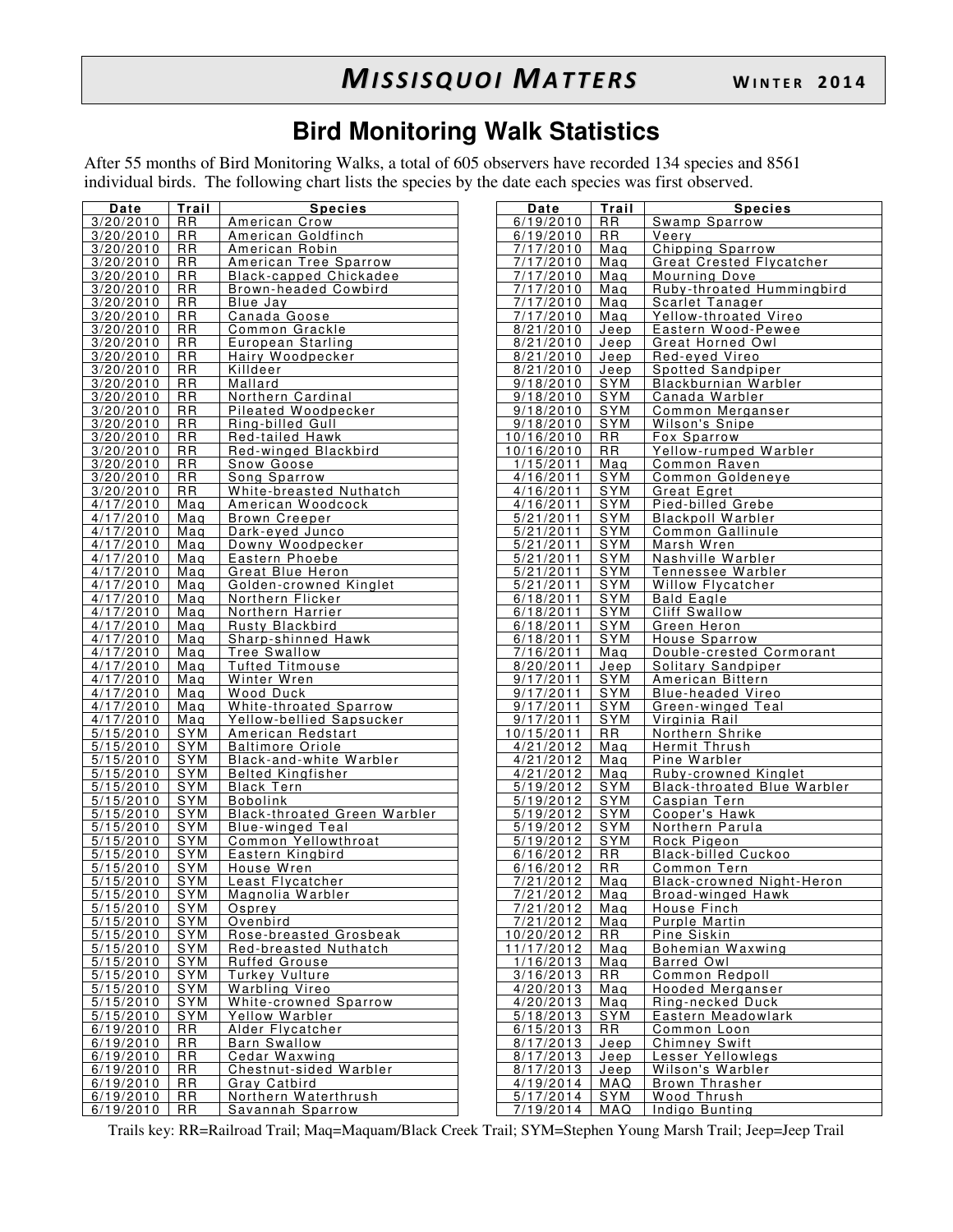



# **Winter Activities Schedule at Missisquoi National Wildlife Refuge**

*29 Tabor Rd. Swanton, VT 05488* 

**All programs and tours are free, but registration is required where noted.** 

## **Monthly Nature/Photography Walks 1 st Saturday of each month, 9:00 am to 11:00 am**

Join Friends of Missisquoi NWR members Joe Belanger, Mark Batchelder, and Bob Chaperon for nature/photography walks on various refuge trails, held the first Saturday of each month. Registration is not required. Bob Chaperon will be trying something new with a "photography topic" for each walk. **Come have fun with us!**



- **December 5: Maquam/Black Creek Trail.** Photography topic will be on "Motion." Meet at the parking lot located on Rte 78 approx. 2 ½ miles west of Swanton.
	- **January 3: Discovery Trail.** Photography topic will be on "Color Temperature."Meet at the refuge Visitor Center on Tabor Rd.
- **February 7: Stephen Young Marsh Trail.** Photography topic to be announced.Meet at the parking lot on Tabor Rd, about a mile past the refuge headquarters and across the road from the marsh.

## **Monthly Bird Monitoring Walks 3rd Saturday of each month, 8:00 am to 10:00 am**

Friends of MNWR members Ken Copenhaver and Julie Filiberti will lead bird monitoring walks year-round on various refuge trails on the third Saturday of each month. The purpose of the walks is to gather longterm data on the presence of birds, their abundance, and changes in populations. Observations will be entered into the Vermont eBird database where data is stored by the Cornell Lab of Ornithology and the National Audubon Society. These walks are appropriate for birders of all skill levels and provide a wonderful opportunity to learn about birds throughout the seasons. **After 55 months of walks we have recorded 134 species of birds.** Registration is not required. The schedule for the next three months is:

- **December 20: Jeep Trail.** Meet at the Louie's Landing boat access area. We will drive in to the trail head at Mac's Bend.
	- **January 17: Maquam/Black Creek Trail.** Meet at the parking lot located on Rte 78 approx. 2 ½ miles west of Swanton.
- **February 21: Stephen Young Marsh Trail.** Meet at the parking lot on Tabor Rd, about a mile past the refuge headquarters and across the road from the marsh.

**To check for any schedule changes or additions, visit the Friends website at www.friendsofmissisquoi.org and click on "Calendar."** 

**For more information about the refuge, visit www.fws.gov/refuge/missisquoi/**